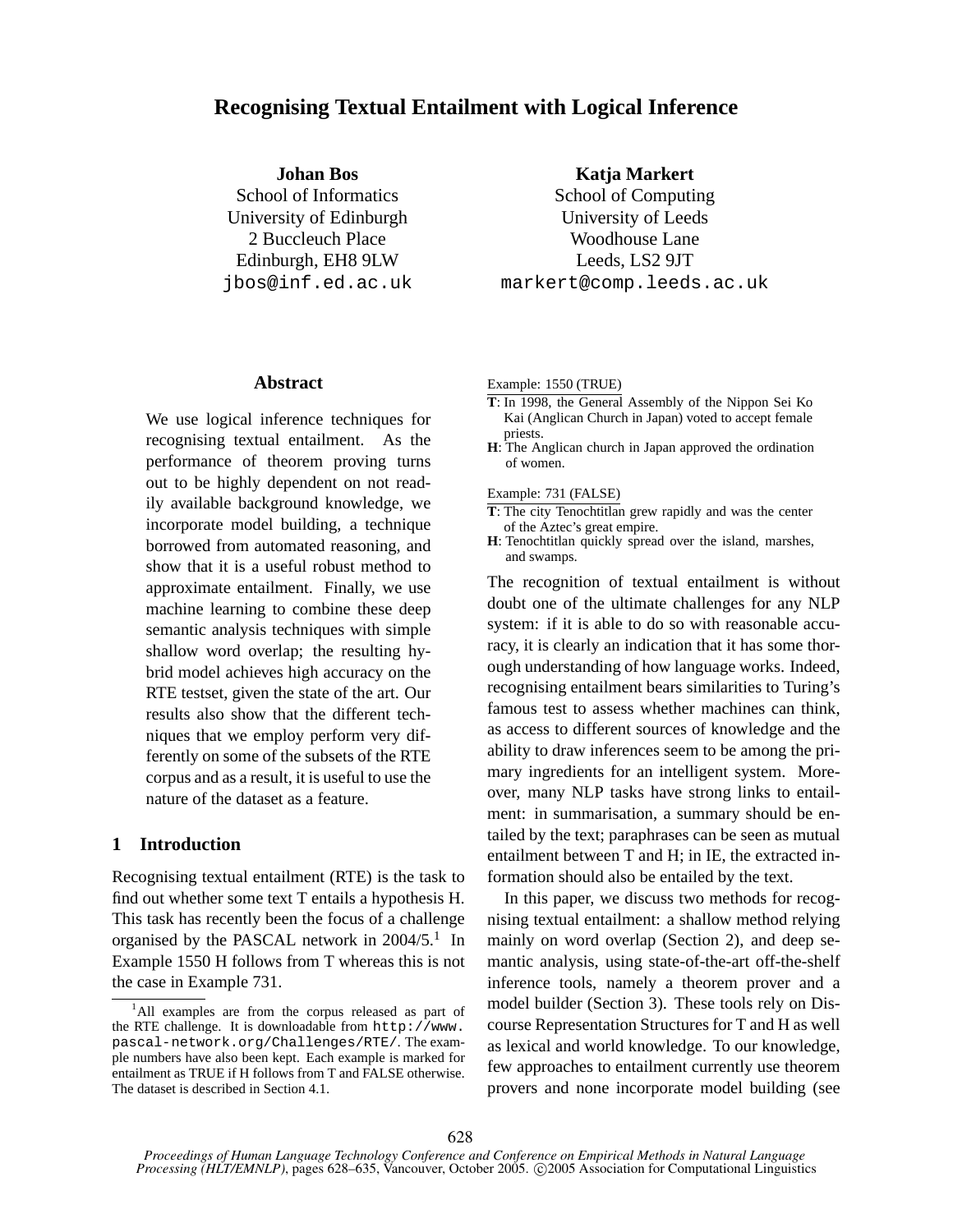Section 5 for a discussion of related work).

Both methods are domain-independent to increase transferrability and have not been tailored to any particular test suite. In Section 4 we test their accuracy and robustness on the RTE datasets as one of the few currently available datasets for textual inference. We also combine the two methods in a hybrid approach using machine learning. We discuss particularly the following questions:

- Can the methods presented improve significantly over the baseline and what are the performance differences between them? Does the hybrid system using both shallow and deep semantic analysis improve over the individual use of these methods?
- How far does deep semantic analysis suffer from a lack of lexical and world knowledge and how can we perform logical inference in the face of potentially large knowledge gaps?
- How does the design of the test suite affect performance? Are there subsets of the test suite that are more suited to any particular textual entailment recognition method?

## **2 Shallow Semantic Features**

We use several shallow surface features to model the text, hypothesis and their relation to each other.

Most importantly, we expect some dependency between surface string similarity of text and hypothesis and the existence of entailment. Our string similarity measure uses only a form of extended word overlap between text and hypothesis, taking into account equality of words, synonymy and morphological derivations. WordNet (Fellbaum, 1998) is used as the knowledge source for synonymy and derivations. The exact procedure is as follows:

Both text and hypothesis are tokenised and lemmatised. A lemma  $l_1$  in the hypothesis is said to be *related* to a lemma  $l_2$  in the text iff  $l_1$  and  $l_2$  are equal, belong to the same WordNet synset (e.g., "murder" and "slay"), are related via WordNet derivations (e.g. "murder" and "murderer") or are related via a combination of synonymy and derivations (e.g. "murder" via "murderer" to "liquidator"). No word sense disambiguation is performed and *all* synsets for a particular lemma are considered.

In addition, each lemma in the hypothesis is assigned its inverse document frequency, accessing the Web as corpus via the GoogleAPI, as its weight. This standard procedure allows us to assign more importance to less frequent words.

The overlap measure wnoverlap between text and hypothesis is initialised as zero. Should a lemma in the hypothesis be related to a lemma in the text, its weight is added to wnoverlap, otherwise it is ignored. In the end wnoverlap is normalised by dividing it by the sum of all weights of the lemmas in the hypothesis. This ensures that wnoverlap is always a real number between 0 and 1 and also ensures independence of the length of the hypothesis.

Apart from wnoverlap we take into account length (as measured by number of lemmas) of text and hypothesis, because in most of the observed cases for true entailments the hypothesis is shorter than the text as it contains less information. This is covered by three numerical features measuring the length of the text, of the hypothesis and the relative length of hypothesis with regard to the text.

### **3 Deep Semantic Analysis**

### **3.1 Semantic Interpretation**

We use a robust wide-coverage CCG-parser (Bos et al., 2004) to generate fine-grained semantic representations for each T/H-pair. The semantic representation language is a first-order fragment of the DRSlanguage used in Discourse Representation Theory (Kamp and Reyle, 1993), conveying argument structure with a neo-Davidsonian analysis and including the recursive DRS structure to cover negation, disjunction, and implication. Consider for example:

### Example: 78 (FALSE)

**T**: Clinton's new book is not big seller here.

**H**: Clinton's book is a big seller.

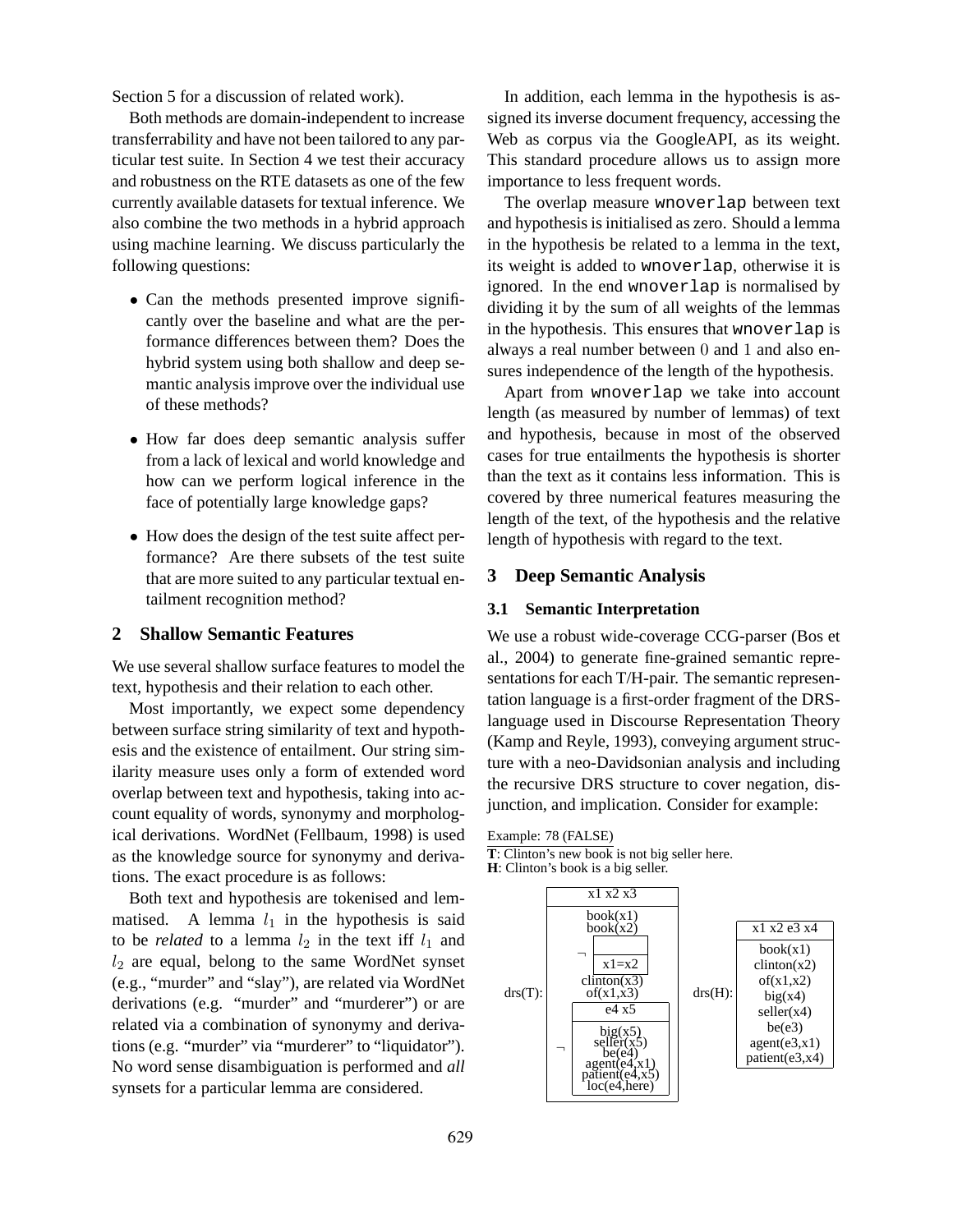Proper names and definite descriptions are treated as anaphoric, and bound to previously introduced discourse referents if possible, otherwise accommodated. Some lexical items are specified as presupposition triggers. An example is the adjective 'new' which has a presuppositional reading, as shown by the existence of two different "book" entities in drs(T). Scope is fully specified.

To check whether an entailment holds or not, we use two kinds of automated reasoning tools: Vampire, a theorem prover (Riazanov and Voronkov, 2002), and Paradox, a model builder (Claessen and Sörensson, 2003). Both tools are developed to deal with inference problems stated in first-order logic. We use the standard translation from DRS to firstorder logic (Kamp and Reyle, 1993) to map our semantic representation onto the format required by the inference tools.

## **3.2 Theorem Proving**

Given a T/H pair, a theorem prover can be used to find answers to the following conjectures:

- 1. T implies H (shows entailment)
- 2. T+H are inconsistent (shows no entailment)

Assume that the function DRS denotes the DRS corresponding to T or H, and FOL the function that translates a DRS into first-order logic. Then, if the theorem prover manages to find a proof for

$$
FOL(DRS(T)) \to FOL(DRS(H))
$$
 (A)

we know that we are dealing with a true entailment. In addition, to use a theorem prover to detect inconsistencies in a T/H pair, we give it:

$$
\neg \text{FOL}(\text{DRS}(T); \text{DRS}(H)) \tag{B}
$$

If the theorem prover returns a proof for  $(B)$ , we know that T and H are inconsistent and T definitely doesn't entail H (assuming that T and H are themselves consistent).

**Examples** The theorem prover will find that T implies H for the following examples:

Example: 1005 (TRUE)

## Example: 1977 (TRUE)

**T**: His family has steadfastly denied the charges.

**H**: The charges were denied by his family.

#### Example: 898 (TRUE)

**T**: After the war the city was briefly occupied by the Allies and then was returned to the Dutch.

**H**: After the war, the city was returned to the Dutch.

Example: 1952 (TRUE)

**T**: Crude oil prices soared to record levels.

**H**: Crude oil prices rise.

These examples show how deep semantic analysis deals effectively with apposition, active-passive alternation, coordination, and can integrate lexical knowledge.

The RTE dataset only contains a few inconsistent T/H pairs. Even although Example 78 might look like a case in point, it is not inconsistent: It would be if the T in the example would have been *Clinton's new book is not a big seller*. The addition of the adverb *here* makes T+H consistent.

### **3.3 Background Knowledge**

The theorem prover needs background knowledge to support its proofs. Finding a proof for Example 1952 above is only possible if the theorem prover knows that soaring is a way of rising.

How does it know this? Because in addition to the information from T and H alone, we also supply relevant background knowledge in the form of first-order axioms. Instead of giving just  $FOL(DRS(T);DRS(H))$  to the theorem prover, we supply it with  $(BK \wedge \text{FOL}(\text{DRS}(T); \text{DRS}(H)))$  where BK is short for the relevant background knowledge.

We generate background knowledge using three kinds of sources: generic knowledge, lexical knowledge, and geographical knowledge. Axioms for generic knowledge cover the semantics of possessives, active-passive alternation, and spatial knowledge. There are about 20 different axioms in the current system and these are the only manually generated axioms. An example is

∀e∀x∀y(event(e)∧agent(e,x)∧in(e,y)→in(x,y))

which states that if an event is located in y, then so is the agent of that event.

Lexical knowledge is created automatically from WordNet. A hyponymy relation between two

**T**: Jessica Litman, a law professor at Michigan's Wayne State University, has specialized in copyright law and Internet law for more than 20 years.

**H**: Jessica Litman is a law professor.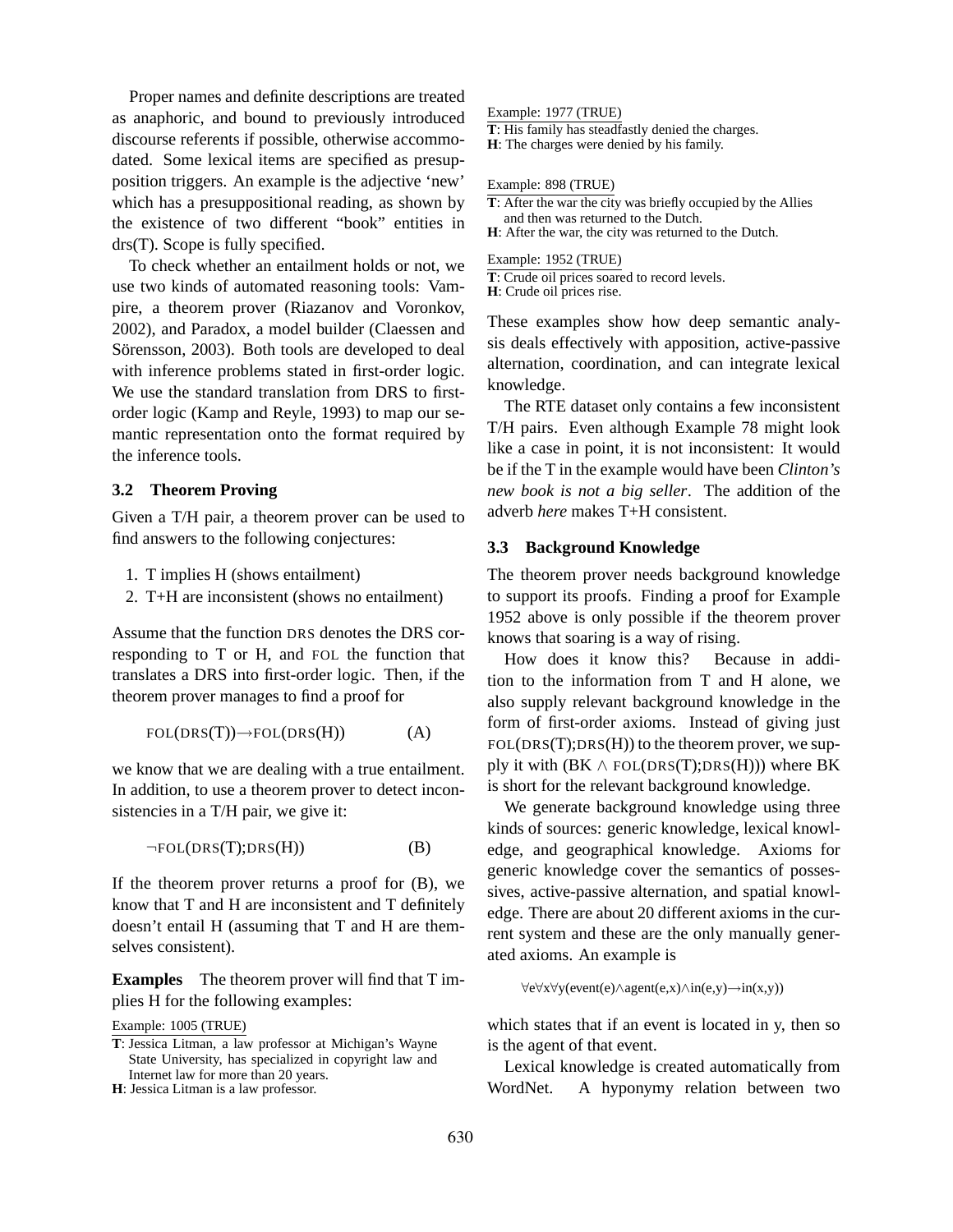synsets A and B is converted into  $\forall x(A(x) \rightarrow B(x))$ . Two synset sisters A and B are translated into  $\forall x(A(x) \rightarrow \neg B(x))$ . Here the predicate symbols from the DRS are mapped to WordNet synsets using a variant of Lesk's WSD algorithm (Manning and Schuetze, 1999). Examples 78 and 1952 would be supported by knowledge similar to:

 $\forall x$ (clinton(x)→person(x))  $\forall x$ (book(x)→artifact(x))<br> $\forall x$ (artifact(x)→ ¬person(x))  $\forall x$ (soar(x)→rise(x))  $\forall x(\text{artifact}(x) \rightarrow \neg \text{person}(x))$ 

Finally, axioms covering geographical knowledge about capitals, countries and US states are extracted automatically from the CIA factbook. An example:

∀x∀y(paris(x)∧france(y)→in(x,y))

### **3.4 Model Building**

While theorem provers are designed to prove that a formula *is* a theorem (i.e., that the formula is true in any model), they are generally not good at deciding that a formula is *not* a theorem. Model builders are designed to show that a formula is true in at least one model. To exploit these complementary approaches to inference, we use both a theorem prover and a model builder for any inference problem: the theorem prover attempts to prove the input whereas the model builder simultaneously tries to find a model for the negation of the input. If the model builder finds a model for

$$
\neg \text{FOL}(\text{DRS}(T)) \rightarrow \text{FOL}(\text{DRS}(H)) \qquad (=\neg A)
$$

we know that there can't be a proof for its negation (hence no entailment). And if the model builder is able to generate a model for

$$
FOL(DRS(T);DRS(H)) \qquad \qquad (= \neg B)
$$

we know that T and H are consistent (maybe entailment). (In practice, this is also a good way to terminate the search for proofs or models: if the theorem prover finds a proof for  $\neg \phi$ , we can halt the model builder to try and find a model for  $\phi$  (because there won't be one), and vice versa.)

Another attractive property of a model builder is that it outputs a model for its input formula (only of course if the input is satisfiable). A model is here the logical notion of a model, describing a situation in which the input formula is true. Formally, a model is a pair  $\langle D, F \rangle$  where D is the set of entities in the domain, and  $F$  a function mapping predicate symbols to sets of domain members. For instance, the model returned for fol(drs(T)) in Example 78 is one where the domain consists of three entities (domain  $size = 3$ :

| $D = \{d1, d2, d3\}$    | $F(loc) = \{\}$            |
|-------------------------|----------------------------|
| $F(book) = \{d1, d2\}$  | $F(self) = \{\}$           |
| $F(clinton) = {d3}$     | $F$ (be) = {}              |
| $F(of) = \{(d1, d3)\}\$ | $F(\text{agent}) = \{\}$   |
| $F(big) = \{\}$         | $F(\text{patient}) = \{\}$ |

Model builders like Paradox generate finite models by iteration. They attempt to create a model for domain size 1. If they fail, they increase the domain size and try again, until either they find a model or their resources run out. Thus, although there are infinitely many models satisfying fol(drs(T)), model builders generally build a model with a minimal domain size. (For more information on model building consult (Blackburn and Bos, 2005)).

## **3.5 Approximating Entailment**

In an ideal world we calculate all the required background knowledge and by either finding a proof or a countermodel, decide how T and H relate with respect to entailment. However, it is extremely hard to acquire all the required background knowledge. This is partly due to the limitations of word sense disambiguation, the lack of resources like WordNet, and the lack of general knowledge in a form suitable for automatic inference tasks.

To introduce an element of robustness into our approach, we use the models as produced by the model builders to measure the "distance" from an entailment. The intuition behind it is as follows. If H is entailed by T, the model for T+H is not informative compared to the one for T, and hence does not introduce new entities. Put differently, the domain size for T+H would equal the domain size of T. In contrast, if T does not entail H, H normally introduce some new information (except when it contains negated information), and this will be reflected in the domain size of T+H, which then is larger than the domain size of T. It turns out that this difference between the domain sizes is a useful way of measuring the likelihood of entailment. Large differences are mostly not entailments, small differences mostly are. Consider the following example: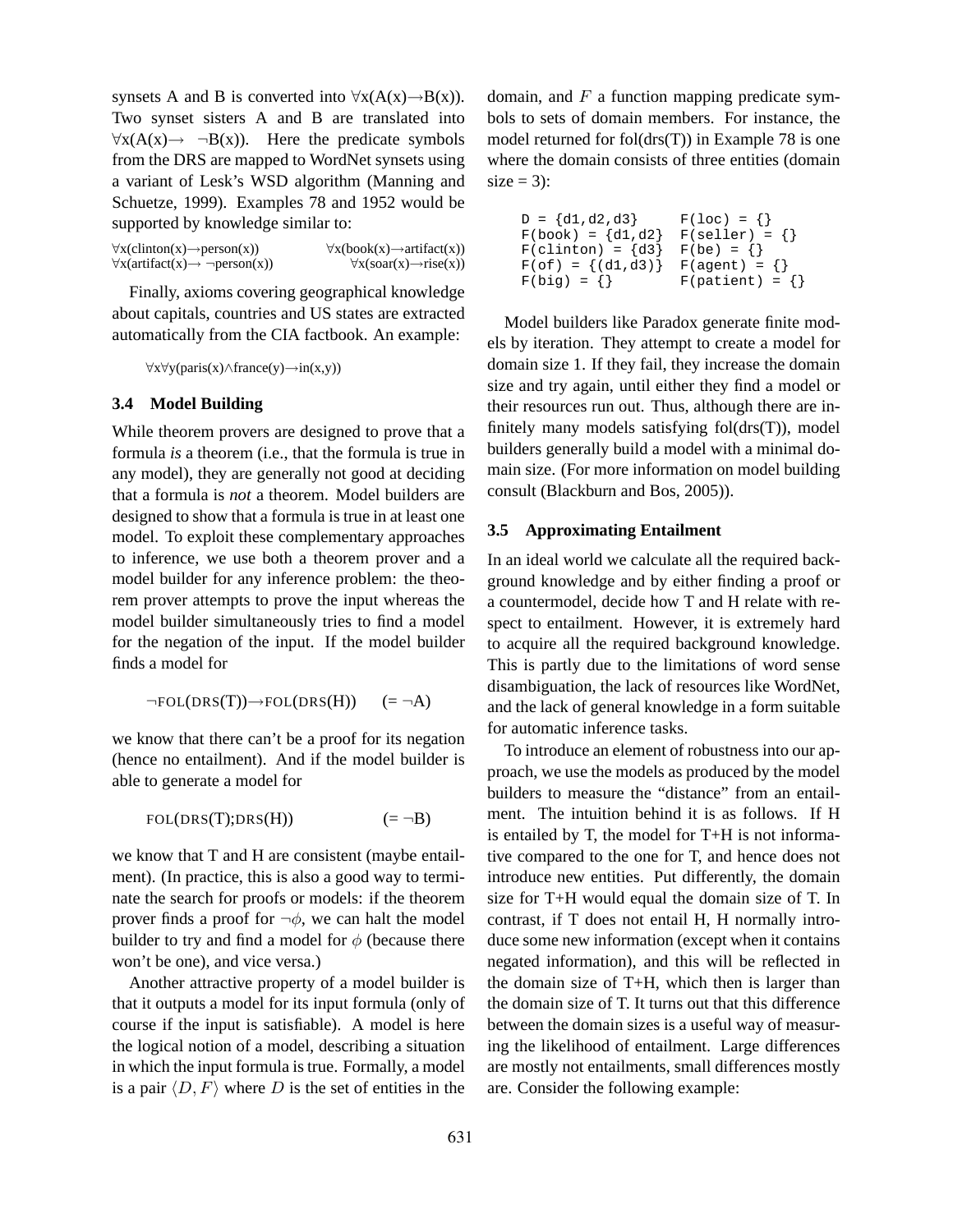#### Example: 1049 (TRUE)

- **T**: Four Venezuelan firefighters who were traveling to a training course in Texas were killed when their sport utility vehicle drifted onto the shoulder of a highway and struck a parked truck.
- **H**: Four firefighters were killed in a car accident.

Although this example is judged as a true entailment, Vampire doesn't find a proof because it lacks the background knowledge that one way of causing a car accident is to drift onto the shoulder of the highway and strike something. It generates a model with domain size 11 for fol(drs(T)), and a model with domain size 12 for fol $((drs(T);drs(H)))$ . The absolute difference in domain sizes is small, and therefore likely to indicate an entailment. Apart from the absolute difference we also compute the difference relative to the domain size. For the example above the relative domain size yields  $1/12 = 0.083$ .

The domain size only tells us something about the number of entities used in a model—not about the number of established relations between the model's entities. Therefore, we also introduce the notion of model size. The model size is defined here by counting the number of all instances of two-place relations (and three-place relations, if there are any) in the model, and multiplying this with the domain size. For instance, the following model

```
D = \{d1, d2, d3\}F(cat) = {d1, d2}F(john) = \{d3\}F(of) = \{(d1, d3)\}\F(like) = \{(d3, d1), (d3, d2)\}\
```
has a domain size of 3 and 3 instantiated two-place relations, yielding a model size of  $3 * 3 = 9$ .

#### **3.6 Deep Semantic Features**

Given our approach to deep semantic analysis, we identified eight features relevant for recognising textual entailment. The theorem prover provides us with two features: entailed determining whether T implies H, and inconsistent determining whether T together with H is inconsistent. The model builder gives us six features: domainsize and modelsize for T+H as well as the absolute and relative difference between the sizes of T and T+H, both for the size of the domains (domainsizeabsdif, domainsizereldif) and the size of the models (modelsizeabsdif, modelsizereldif).

## **4 Experiments**

There are not many test suites available for textual inference. We use throughout this section the dataset made available as part of the RTE challenge.

#### **4.1 Dataset Design and Evaluation Measures**

The organisers released a development set of 567 sentence pairs and a test set of 800 sentence pairs. In both sets, 50% of the sentence pairs were annotated as TRUE and 50% as FALSE, leading to a 50% most frequent class baseline for automatic systems. The examples are further distinguished according to the way they were designed via a so-called *Task* variable. For examples marked CD (Comparable Documents), sentences with high lexical overlap in comparable news articles were selected, whereas the hypotheses of examples marked QA (Question Answering) were formed by translating questions from e.g., TREC into statements. The other subsets are IE (Information extraction), MT (Machine Translation) RC (Reading Comprehension), PP (Paraphrase Acquisition) and IR (Information Retrieval). The different examples and subsets cover a wide variety of different aspects of entailment, from incorporation of background knowledge to lexical to syntactic entailment and combinations of all these. For a more exhaustive description of dataset design we refer the reader to (Dagan et al., 2005).

#### **4.2 Experiment 1: Human Upper bound**

To establish a human upper bound as well as investigate the validity of the datasets issued, one of the authors annotated all 800 examples of the test set for entailment, using the short RTE annotation rules. The annotation was performed before the release of the gold standard annotation for the test set and was therefore independent of the organisers' annotation. The organisers' and the author's annotation yielded a high percentage agreement of 95.25%. However, 33% of the originally created examples were already filtered out of the corpus before release by the organisers because of agreement-related problems. Therefore we expect that human agreement on textual entailment in general is rather lower.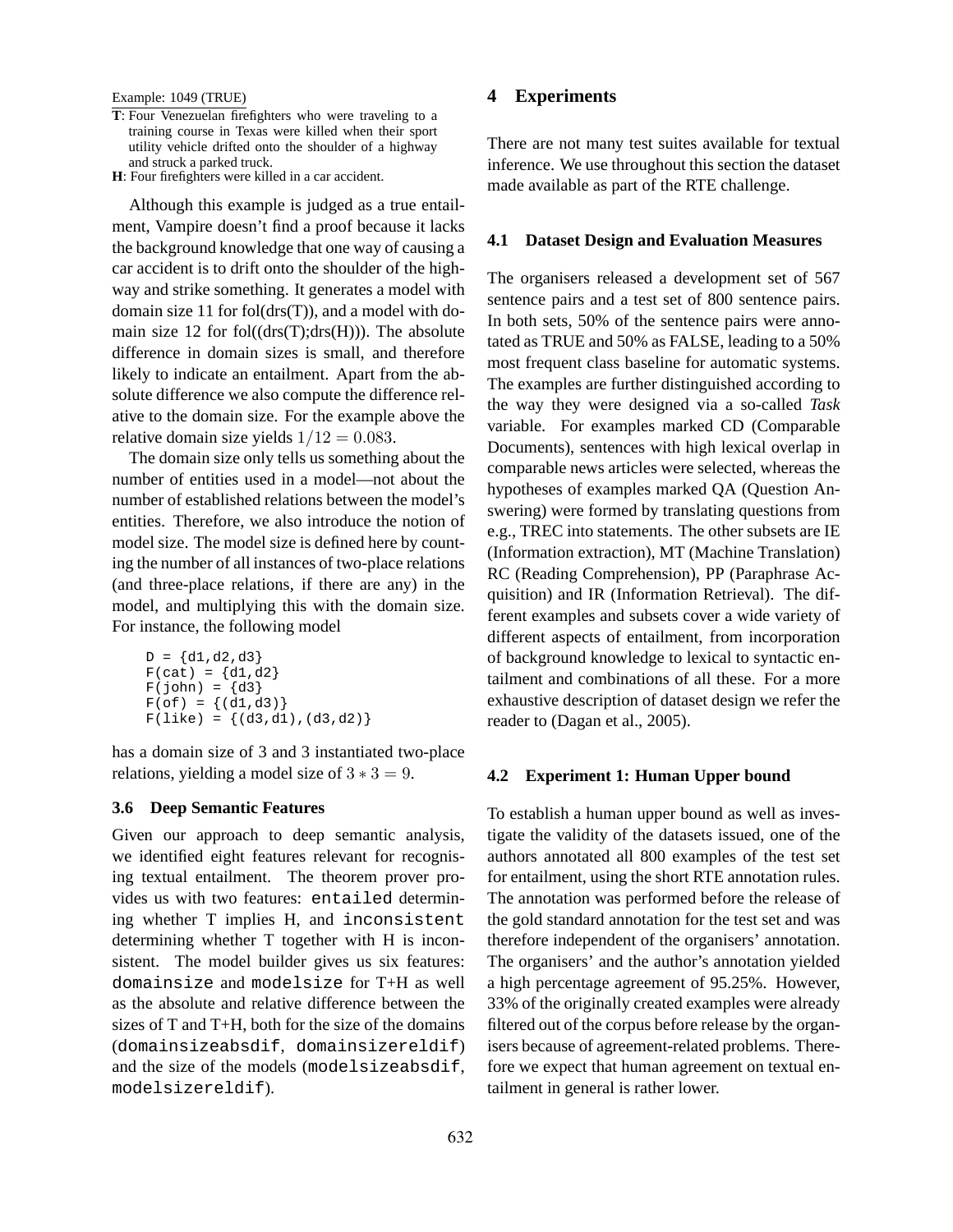#### **4.3 Decision trees for entailment recognition**

We expressed each example pair as a feature vector, using different subsets of the features described in Section 2 and Section 3 for each experiment. We then trained a decision tree for classification into TRUE and FALSE entailment on the development set, using the Weka machine learning tool (Witten and Frank, 2000), and tested on the test set. Apart from a classification, Weka also computes a confidence value for each decision, dependent on the leaf in the tree that the classified example falls into: if the leaf covers x examples in the training set, of which  $y$ examples are classified wrongly, then the error rate is  $y/x$  and the confidence value is  $1 - y/x$ .

Our evaluation measures are accuracy (acc) as the percentage of correct judgements as well as confidence-weighted average score  $(cws)$ , which rewards the system's ability to assign a higher confidence score to correct judgements than wrong ones (Dagan et al., 2005): after the *n* judgements are sorted in decreasing order by their confidence value, the following measure is computed:

$$
cws = \frac{1}{n} \sum_{i=1}^{n} \frac{\text{\#correct-up-rank-}i}{i}
$$

All evaluation measures are computed over the whole test set as well as on the 7 different subsets (CD, IE, etc.). The results are summarised in Table 1. We also computed precision, recall and Fmeasure for both classes TRUE and FALSE and will discuss the results in the text whenever of interest.

**Experiment 2: Shallow Features** In this experiment only the shallow features (see Section 2) were used. The overall accuracy of 56.9% is significantly higher than the baseline. $<sup>2</sup>$ </sup>

Column 2 in Table 1 shows that this decent performance is entirely due to excellent performance on the CD subset. (Recall that the CD set was designed explicitly with examples with high lexical overlap in mind.) In addition, the method overestimates the number of true entailments, achieving a Recall of 0.926 for the class TRUE, but a precision of only 0.547 on the same class. In contrast, it has

good precision (0.761) but low recall (0.236) for the FALSE class. Thus, there is a correspondence between low word overlap and FALSE examples (see Example 731 in the Introduction, where important words in the hypothesis like "swamps" or "marshes" are not matched in the text); high overlap, however, is normally necessary but not sufficient for TRUE entailment (see also Example 78 in Section 3).

**Experiment 3: Strict entailment** To test the potential of entailment as discovered by theorem proving alone, we now use only the entailment and inconsistent features. As to be expected, the decision tree shows that, if a proof for T implies H has been found, the example should be classified as TRUE, otherwise as FALSE. $3$  The precision (0.767) for the class TRUE is reasonably high: if a proof is found, then an entailment is indeed very likely. However, recall is very low (0.058) as only 30 proofs were found on the test set (for some examples see Section 3). This yields an F-measure of only 0.10 for the TRUE class. Due to the low recall, the overall accuracy of the system (0.52, see Table 1) is not significantly higher than the baseline.

Thus, this feature behaves in the opposite way to shallow lexical overlap and overgenerates the FALSE class. Missing lexical and background knowledge is the major cause for missing proofs.

**Experiment 4: Approximating entailment** As discussed in Section 3.5 we now try to compensate for missing knowledge and improve recall for TRUE entailments by approximating entailment with the features that are furnished by the model builder. Thus, Experiment 4 uses all eight deep semantic analysis features, including the features capturing differences in domain- and modelsizes. The recall for the TRUE class indeed jumps to 0.735. Although, unavoidably, the FALSE class suffers, the resulting overall accuracy (0.562, see Column 4 in Table 1) is significantly higher than when using the features provided by the theorem prover alone (as in Experiment 3). The confidence weighted score also rises substantially from 0.548 to 0.608. The approximation achieved can be seen in the different treatment of Example 1049 (see Section 3.5) in Experiments 3 and 4. In Experiment 3, this example

<sup>&</sup>lt;sup>2</sup>We used the  $z$ -test for the difference between two proportions to measure whether the difference in accuracy between two algorithms or an algorithm and the baseline is statistically significant at the 5% level.

<sup>&</sup>lt;sup>3</sup>The inconsistent feature was not used by the decision tree as very few examples were covered by that feature.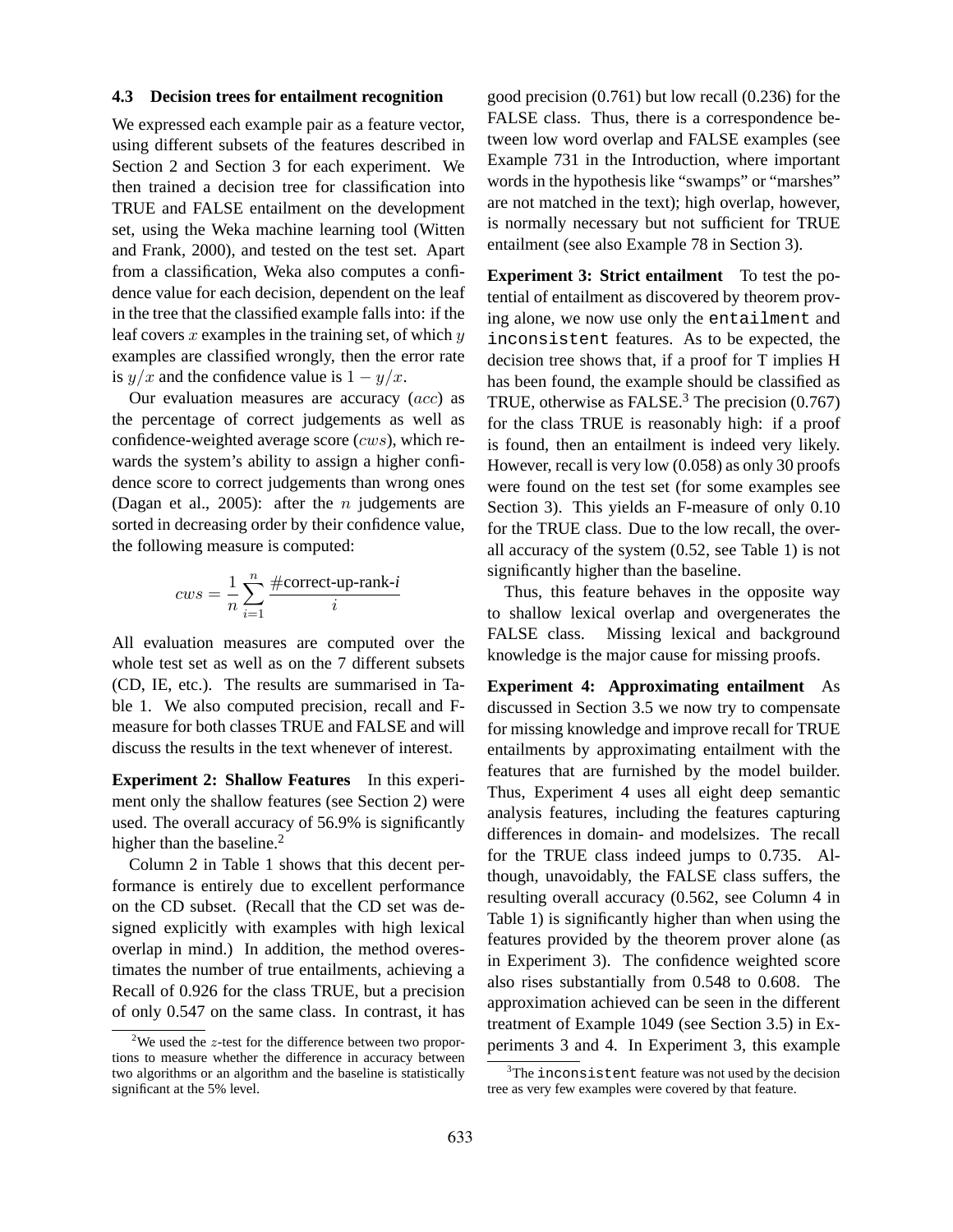| Exp  | 1: Human |            | 2: Shallow |            | 3: Strict |            | 4: Deep |            | 5: Hybrid |            | 6: Hybrid+Task |            |
|------|----------|------------|------------|------------|-----------|------------|---------|------------|-----------|------------|----------------|------------|
| Task | acc      | <b>CWS</b> | acc        | <b>CWS</b> | acc       | <b>CWS</b> | acc     | <b>CWS</b> | acc       | <b>CWS</b> | acc            | <b>CWS</b> |
| CD   | 0.967    | n/a        | 0.827      | 0.881      | 0.547     | 0.617      | 0.713   | 0.787      | 0.700     | 0.790      | 0.827          | 0.827      |
| IE   | 0.975    | n/a        | 0.508      | 0.503      | 0.542     | 0.622      | 0.533   | 0.616      | 0.542     | 0.639      | 0.542          | 0.627      |
| MT   | 0.900    | n/a        | 0.500      | 0.515      | 0.500     | 0.436      | 0.592   | 0.596      | 0.525     | 0.512      | 0.533          | 0.581      |
| QA   | 0.961    | n/a        | 0.531      | 0.557      | 0.461     | 0.422      | 0.515   | 0.419      | 0.569     | 0.520      | 0.577          | 0.531      |
| RC   | 0.979    | n/a        | 0.507      | 0.502      | 0.557     | 0.638      | 0.457   | 0.537      | 0.507     | 0.587      | 0.557          | 0.644      |
| PP   | 0.920    | n/a        | 0.480      | 0.467      | 0.540     | 0.581      | 0.520   | 0.616      | 0.560     | 0.667      | 0.580          | 0.619      |
| IR   | 0.922    | n/a        | 0.511      | 0.561      | 0.489     | 0.421      | 0.567   | 0.503      | 0.622     | 0.569      | 0.611          | 0.561      |
| all  | 0.951    | n/a        | 0.569      | 0.624      | 0.520     | 0.548      | 0.562   | 0.608      | 0.577     | 0.632      | 0.612          | 0.646      |

Table 1: Summary of Results for Experiments 1 to 6

is wrongly classified as FALSE as no proof can be found; in Experiment 4, it is correctly classified as TRUE due to the small difference between domainand modelsizes for T and T+H.

There is hardly any overall difference in accuracy between the shallow and the deep classifier. However, it seems that the shallow classifier in its current form has very little potential outside of the CD subset whereas the deep classifier shows a more promising performance for several subsets.

**Experiment 5: Hybrid classification** As shallow and deep classifiers seem to perform differently on differently designed datasets, we hypothesized that a combination of these classifiers should bring further improvement. Experiment 5 therefore used all shallow and deep features together. However, the overall performance of this classifier (see Column 5 in Table 1) is not significantly better than either of the separate classifiers. Closer inspection of the results reveals that, in comparison to the shallow classifier, the hybrid classifier performs better or equally on all subsets but CD. In comparison to the deep classifier in Column 4, the hybrid classifier performs equally well or better on all subsets apart from MT. Overall, this means more robust performance of the hybrid classifier over differently designed datasets and therefore more independence from dataset design.

**Experiment 6: Dependency on dataset design** As Eperiment 5 shows, simple combination of methods, while maybe more robust, will not necessarily raise overall performance if the system does not know when to apply which method. To test this hypothesis further we integrated the subset indicator as a feature with the values CD, IE, MT, RC, IR, PP, QA into our hybrid system. Indeed, the resulting overall accuracy (0.612) is significantly better than either shallow or deep system alone. Note that using both a combination of methodologies *and* the subset indicator is necessary to improve on individual shallow and deep classifiers for this corpus. We integrated the subset indicator also into the shallow and deep classifier by themselves, yielding classifiers Shallow+Task and Deep+Task, with no or only very small changes in accuracy (these figures are not included in Table 1).

## **5 Related Work**

Our shallow analysis is similar to the IDF models proposed by (Monz and de Rijke, 2003; Saggion et al., 2004). We have expanded their approach by using other shallow features regarding text length.

The basic idea of our deep analysis, using a detailed semantic analysis and first-order inference, goes back to (Blackburn and Bos, 2005). It is similar to some of the recent approaches that were proposed in the context of the PASCAL RTE workshop, i.e. using the OTTER theorem prover (Akhmatova, 2005; Fowler et al., 2005), using EPILOG (Bayer et al., 2005), or abduction (Raina et al., 2005).

None of these systems, however, incorporate model building as a central part of the inference mechanism. We have shown that solely relying on theorem proving is normally insufficient due to low recall, and that using model builders is a promising way to approximate entailment.

Results of other approaches to determining textual entailment indicate that it is an extremely hard